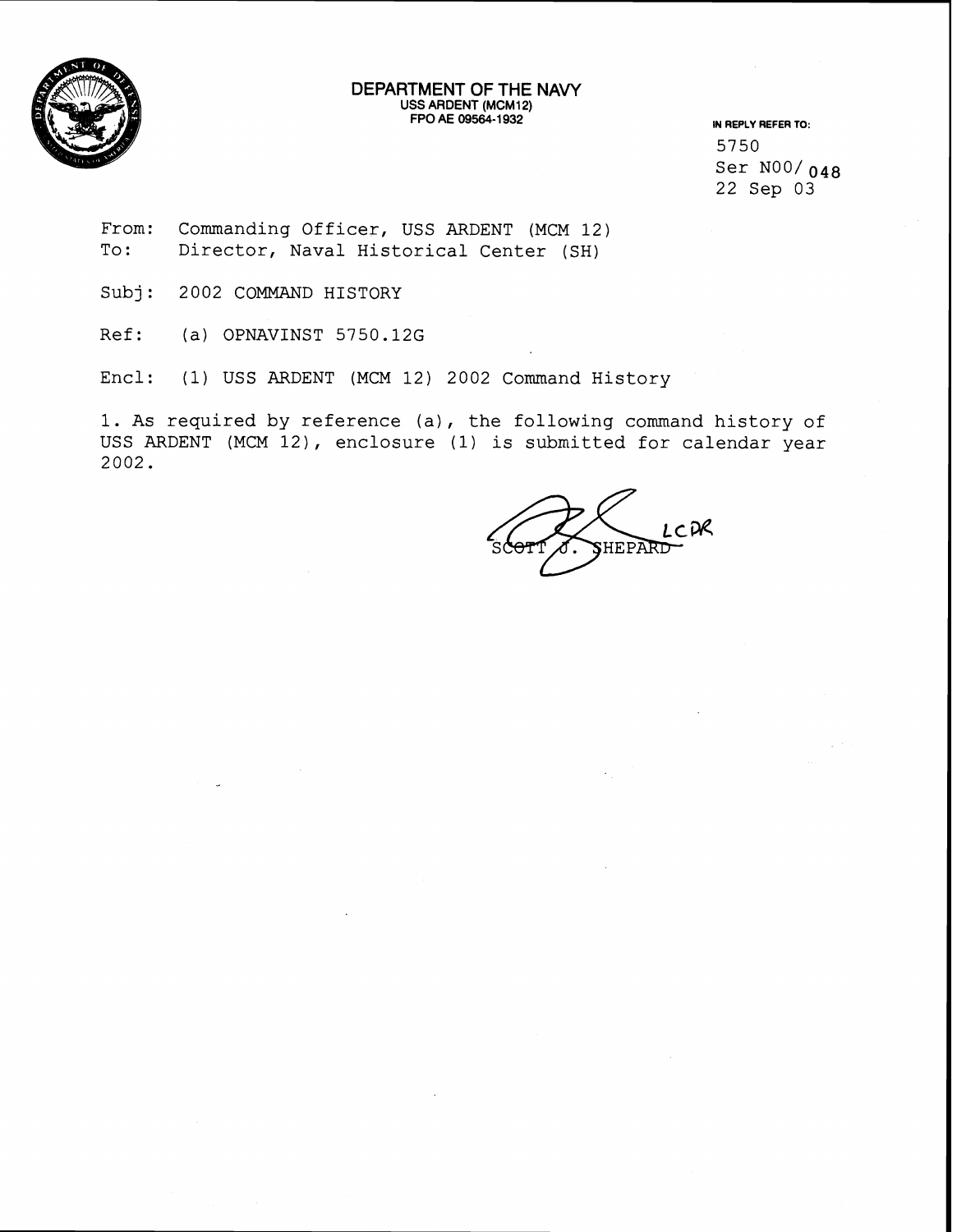## COMMAND HISTORY

TABLE OF CONTENTS

| Section One:   | Command Composition and Organization |
|----------------|--------------------------------------|
| Section Two:   | Chronology 2002                      |
| Section Three: | Narrative USS ARDENT (MCM 12)        |

**Enclosure** (1 )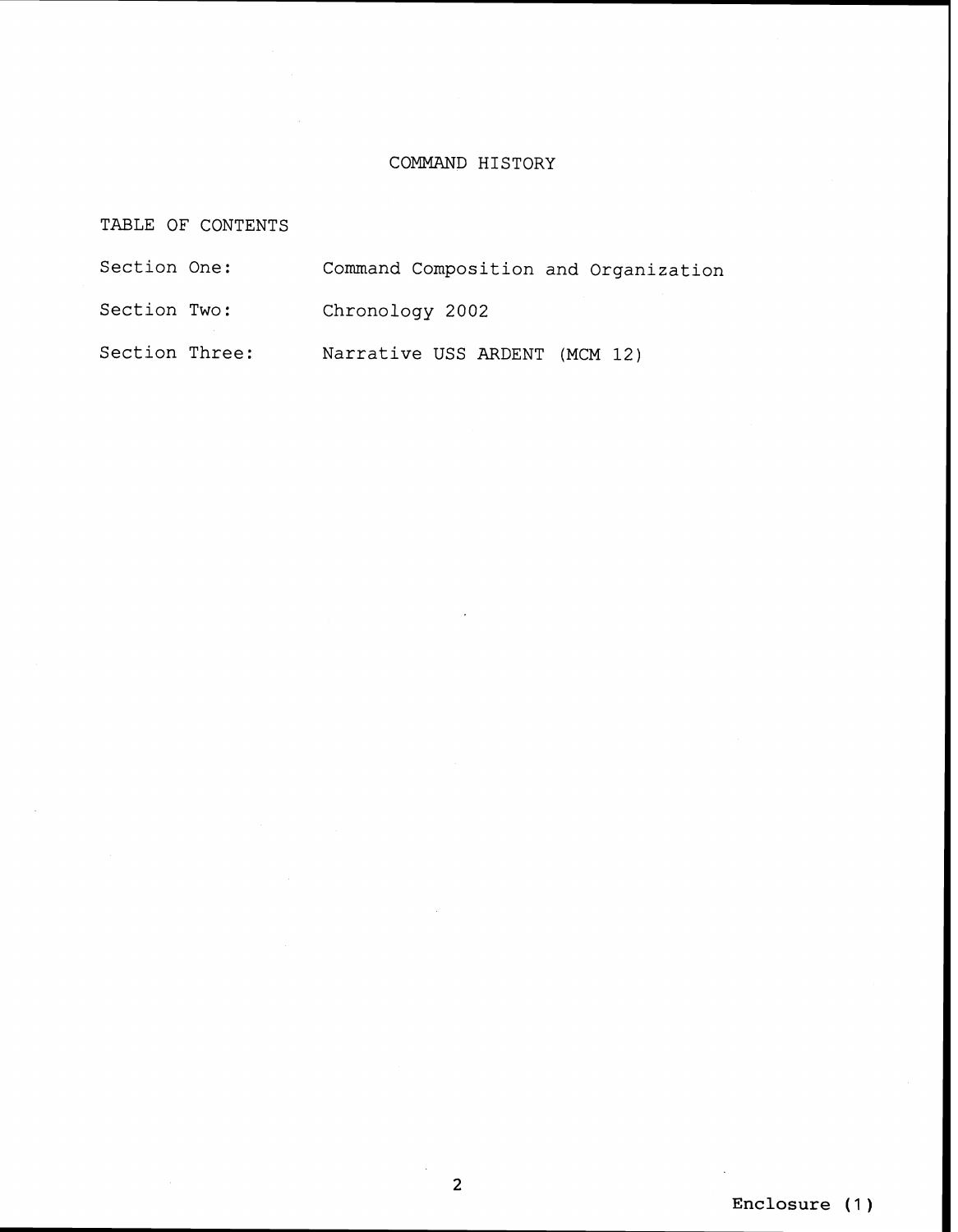## (Section One)

USS ARDENT (MCM 12), UIC 21900

COMMAND STRUCTURE:

Administrative ISIC: Commander, Mine Countermeasures Squadron, Three Operational ISIC: Commander, Mine Countermeasures Division, Thirty One

MISSION STATEMENT:

MISSION: USS ARDENT'S primary mission as a member of COMINEWARCOM is to clear the bottom and water volume of mines in coastal and off-shore areas. While forward deployed to Commander Fifth Fleet, stationed in Manama, Bahrain, USS ARDENT fulfills an important role in the long-standing objective to maintain the nation's mine countermeasure capability.

COMMAND CREW CHARACTERISTICS:

Ship's Crew/deployable unit consisting of:

| Officers - | 10 Officers                |                            |             |
|------------|----------------------------|----------------------------|-------------|
|            | Commanding Officer -       | LCDR Mark S. Manfredi, USN |             |
|            |                            | LCDR Scott J. Shepard, USN |             |
|            | Executive Officer -        | LT R. P. Shaw, USN         |             |
|            | Operations Officer -       | LT                         | USNR        |
|            | CIC Officer -              | LTJG                       | USNR        |
|            | Engineering Officer -      | LT                         | USN         |
|            | Damage Control Asst. - ENS |                            | <b>USNR</b> |
|            | Supply Officer -           | LTJG                       | SC, USNR    |
|            | First Lieutenant -         | <b>ENS</b>                 | USNR        |
|            | Communications Officer-ENS |                            | USNR        |
|            | Auxiliaries Officer-       | <b>ENS</b>                 | USNR        |
|            |                            |                            |             |

Crew - 85 Enlisted

HOMEPORT :

Manama, Bahrain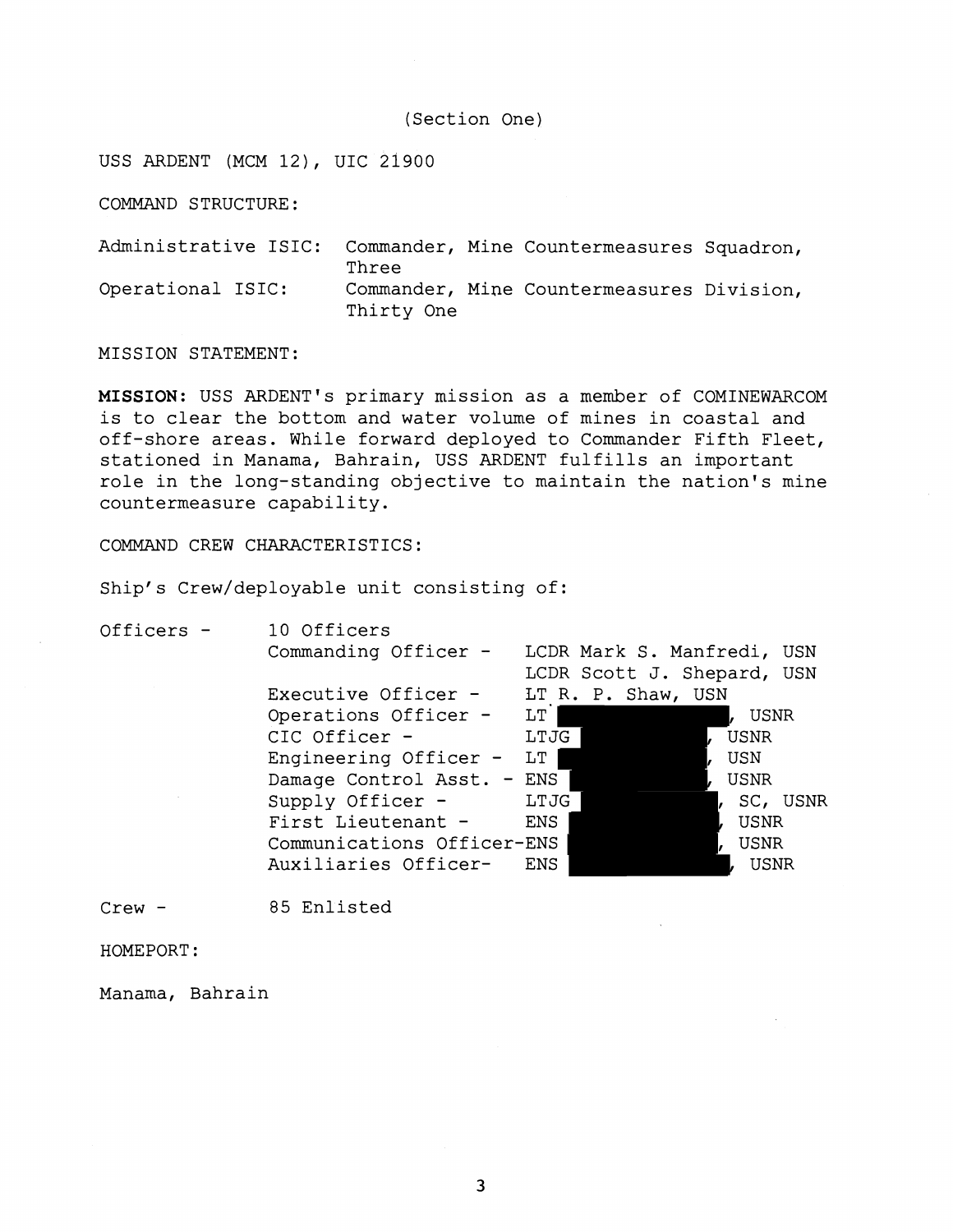(Section Two)

CHRONOLOGY 2002:

- 1-7 January Continued holiday leave and stand down period moored at Mina Sulman Pier, Manama, Bahrain.
- 6 January NATO Secret inspection conducted by COMCMDIV 31.

8 January Conducted fast cruise pierside.

9-16 January Underway in the Central Arabian Gulf for training

21 January Conducted ammunition transfer.

- 23-27 January Engineering Training Group (ETG) Ingleside conducted training onboard in preparation for Initial Assessment (IA).
- 30 January 01 February Conducted Initial Assessment (IA).
- 02-09 February ATOPS
- 8-12 February Underway in the Central Arabian Gulf conducting training.
- 11-12 February Ran the FACDAR range.

13 February PXO arrived in Bahrain.

- 14 February Underway for PXO familiarization cruise.
- 17-28 February Conducted a Restricted Availability (RAV) pierside Manama, Bahrain.

1-12 March Participated in MIREM 20.

- 2-11 March Underway in the Central Arabian Gulf in support of MIREM 20.
- 19-24 March Underway in the Central Arabian Gulf in support of COMCMDIV 31 Group-sail.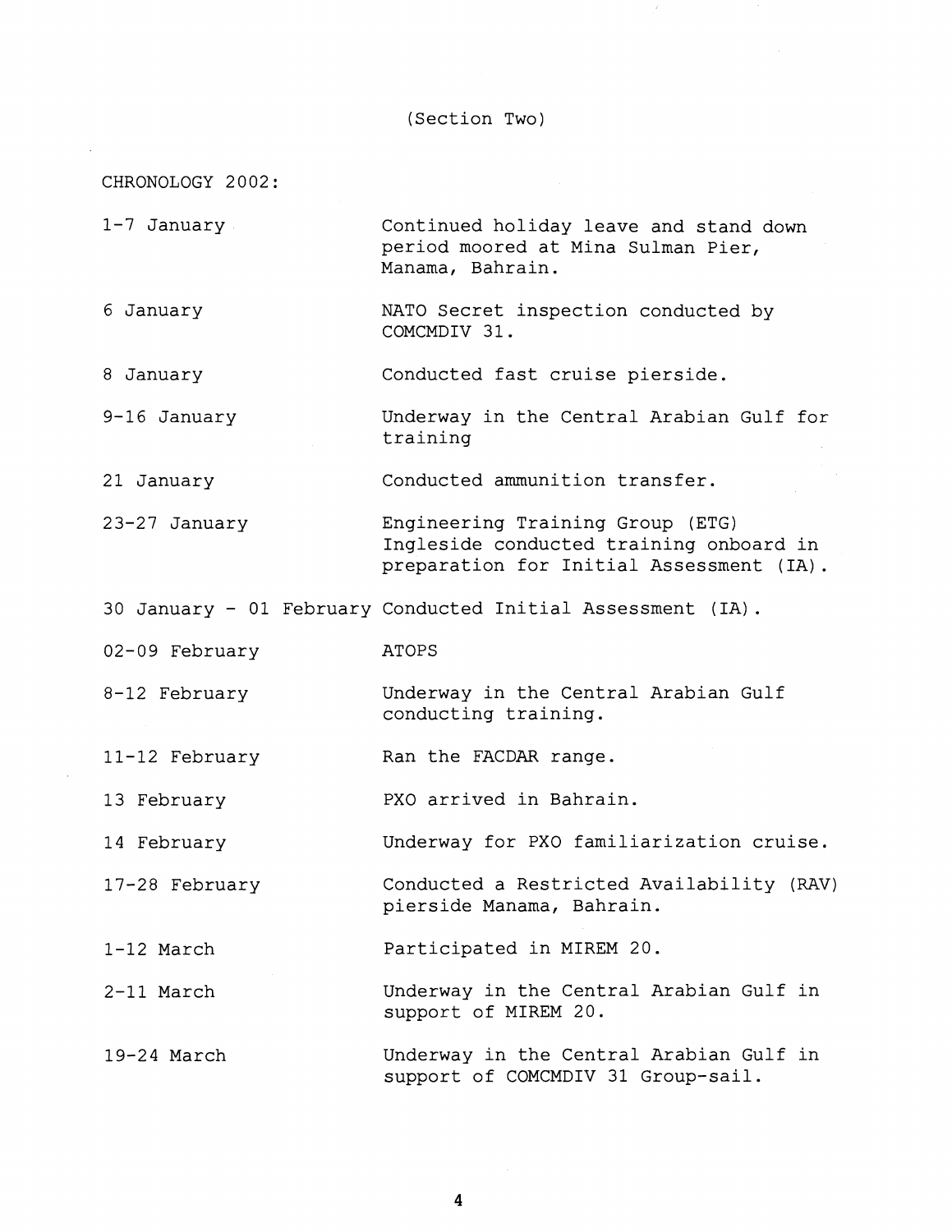| 15 April        | MRA                                                                                                                                                |
|-----------------|----------------------------------------------------------------------------------------------------------------------------------------------------|
| 15 April        | Diesel Engine Inspection (DEI) 1A MPDE<br>and 2 SSDG                                                                                               |
| 28 April        | Conducted RADNAV Certification                                                                                                                     |
| 12 May          | NAV CHK ride                                                                                                                                       |
| 31 May          | N43 onboard for successful Underway<br>Demonstration (UD)                                                                                          |
| June            | Conducted Communications Readiness<br>Certification (CRC)                                                                                          |
| 30 June         | Diesel Engineering Inspection (DEI) 1B<br>MPDE, 2MPDE, 1B SSDG                                                                                     |
| $20-30$ July    | Underway Northern Arabian Gulf in support<br>of Q-route surveys using Klein 5000 Side<br>Scan Sonar.                                               |
| $25-26$ July    | BSF Kuwait Naval Base, Kuwait while<br>conducting q-route surveys in NAG                                                                           |
| 10-30 August    | Semat/C5RA                                                                                                                                         |
| September       | FAWOMO-02                                                                                                                                          |
| 19-30 September | Underway Northern Arabian Gulf in support<br>of Q-route surveys using Klein 5000 Side<br>Scan Sonar                                                |
| 24-25 September | BSF Kuwait Naval Base, Kuwait while<br>conducting Q-route surveys in NAG                                                                           |
| 06-10 October   | Underway CAG for unit level training                                                                                                               |
| 13-24 October   | Underway Northern Arabian Gulf in support<br>of Q-route surveys in KAA Approach (A-B)<br>using Klein 5000 Side Scan Sonar and<br>$AN/SQQ-32 (V) 3$ |
| 18 October      | Conducted astern RAS with USNS CAMDEN<br>while conducting Q-route surveys in NAG                                                                   |
| 17 October      | Final Evaluation Period (FEP)                                                                                                                      |